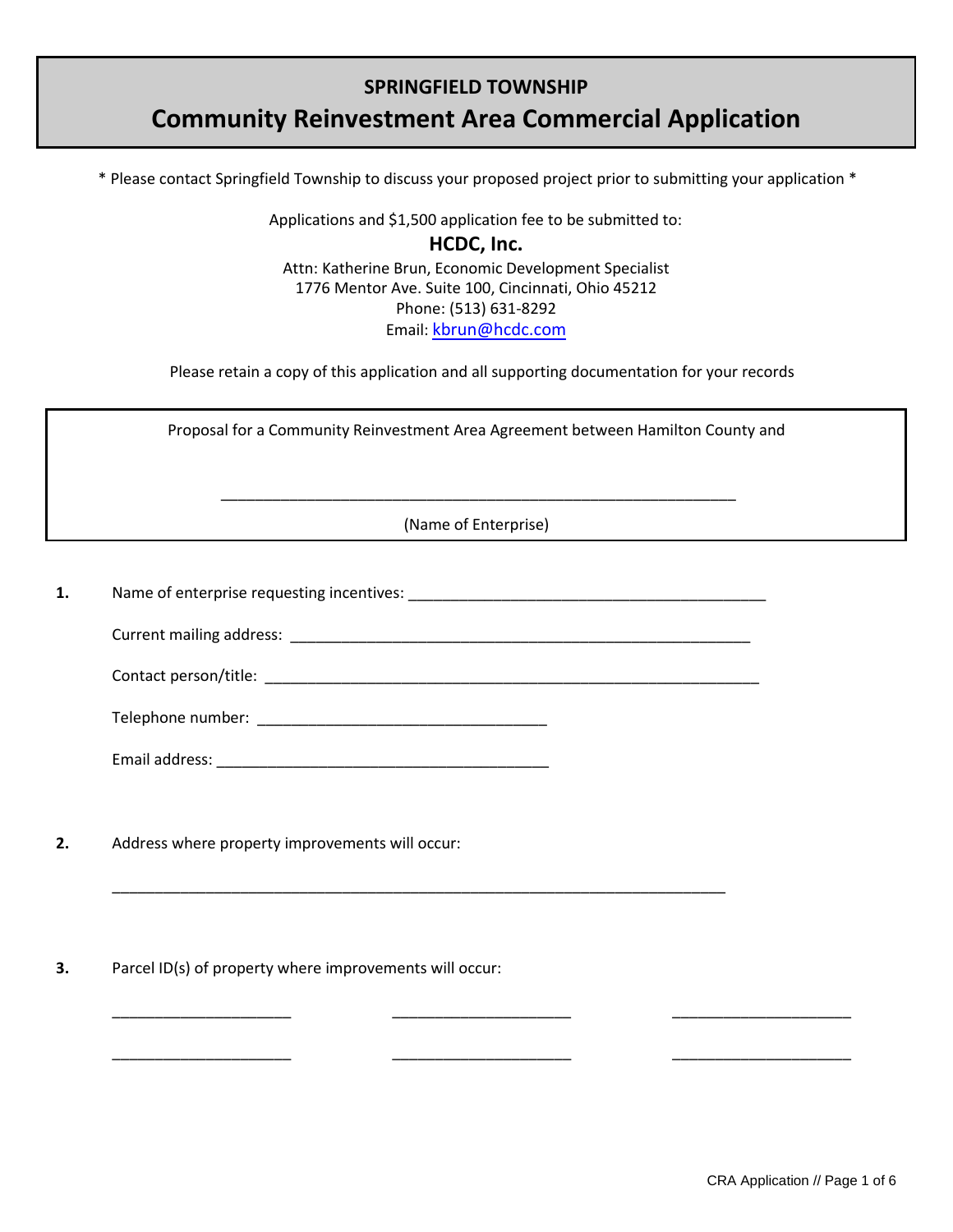| 4. | Will the enterprise requesting incentives own or lease the real property?                                                                                                                                               | Own | Lease |
|----|-------------------------------------------------------------------------------------------------------------------------------------------------------------------------------------------------------------------------|-----|-------|
|    | If lease, name of entity(s) that will own the real property during the term of an agreement:                                                                                                                            |     |       |
|    | <u> 1999 - Johann John Stone, mars et al. (1999)</u>                                                                                                                                                                    |     |       |
| 5. | The real property investment will begin approximately ____________ (month), _______ (year) and                                                                                                                          |     |       |
|    | be completed by _____________ (month), ________ (year) assuming a tax exemption is provided.                                                                                                                            |     |       |
| 6. | Current market value of the project site and/or facility as determined for local property taxation. (This<br>information can be found on the Hamilton County Auditor's Office using the property address or parcel ID - |     |       |
|    |                                                                                                                                                                                                                         |     |       |
| 7. | Current real property tax bill at the project site (This information can be found on the Hamilton County Auditor's<br>Office using the property address or parcel ID - https://wedge1.hcauditor.org/): \$               |     |       |
| 8. | Nature of enterprise (manufacturing, warehousing, wholesale, service, retail or other) that will be operating on                                                                                                        |     |       |
| 9. | List the primary 6-digit North American Industry Classification System (NAICS) # __________________                                                                                                                     |     |       |

**10.** Form of enterprise (corporation, partnership proprietorship, or other).

\_\_\_\_\_\_\_\_\_\_\_\_\_\_\_\_\_\_\_\_\_\_\_\_\_\_\_\_\_\_\_\_\_\_\_\_\_\_\_\_\_\_\_\_\_\_\_\_\_\_\_\_\_\_\_\_\_\_\_\_\_\_\_\_\_\_\_\_\_\_\_\_\_

\_\_\_\_\_\_\_\_\_\_\_\_\_\_\_\_\_\_\_\_\_\_\_\_\_\_\_\_\_\_\_ \_\_\_\_\_\_\_\_\_\_\_\_\_\_\_\_\_\_\_\_\_\_\_\_\_\_\_\_\_\_\_

\_\_\_\_\_\_\_\_\_\_\_\_\_\_\_\_\_\_\_\_\_\_\_\_\_\_\_\_\_\_\_ \_\_\_\_\_\_\_\_\_\_\_\_\_\_\_\_\_\_\_\_\_\_\_\_\_\_\_\_\_\_\_

**11.** Name of principal owners or officers of business: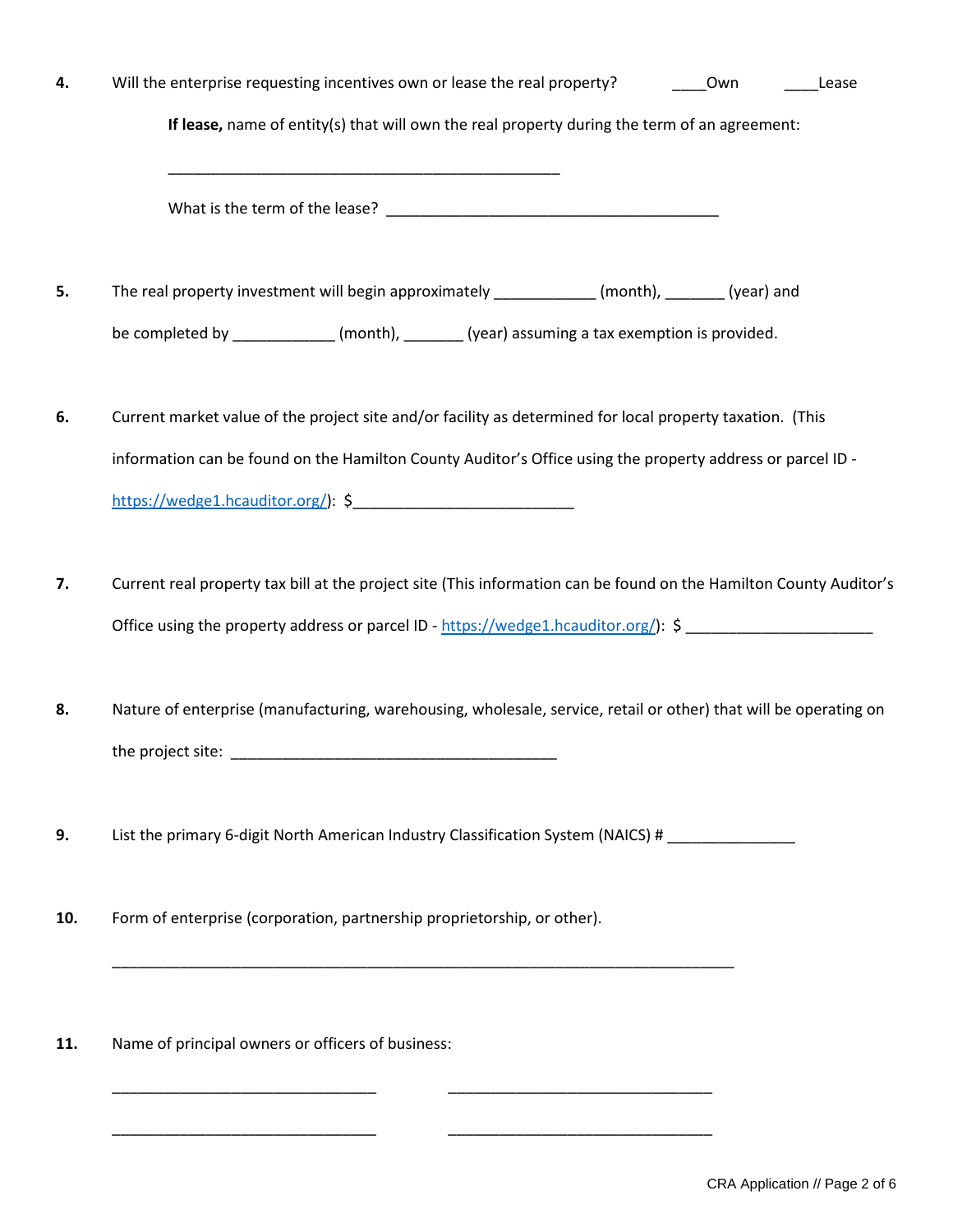**12.** Detailed project description (attach separate sheet if necessary):

**13.** Will the redevelopment or new construction include any energy efficiency improvements?

\_\_\_\_\_ Yes \_\_\_\_\_ No

**14.** Will the project involve the relocation of employment positions or assets from one Ohio location to another?

\_\_\_\_\_\_\_\_\_\_\_\_\_\_\_\_\_\_\_\_\_\_\_\_\_\_\_\_\_\_\_ \_\_\_\_\_\_\_\_\_\_\_\_\_\_\_\_\_\_\_\_\_\_\_\_\_\_\_\_\_\_\_

\_\_\_\_\_\_\_\_\_\_\_\_\_\_\_\_\_\_\_\_\_\_\_\_\_\_\_\_\_\_\_ \_\_\_\_\_\_\_\_\_\_\_\_\_\_\_\_\_\_\_\_\_\_\_\_\_\_\_\_\_\_\_

\_\_\_\_\_\_\_\_ Yes \_\_\_\_\_\_\_\_\_\_\_ No \_\_\_\_\_\_\_\_

**If yes,** list the location(s) and the corresponding number of employees to be relocated from each site:

**15.** Project employment data: (FTP = full-time employees permanent; PTP = part-time employees permanent;

FTT = full-time employees temporary; PTT = part-time employees temporary)

Please state existing or relocated employment and payroll.

|              | <b>Existing Positions</b> |         | Relocated |         |
|--------------|---------------------------|---------|-----------|---------|
|              | Employees                 | Payroll | Employees | Payroll |
| <b>FTP</b>   |                           |         |           |         |
| <b>FTT</b>   |                           |         |           |         |
| PTP          |                           |         |           |         |
| PTT          |                           |         |           |         |
| <b>TOTAL</b> |                           |         |           |         |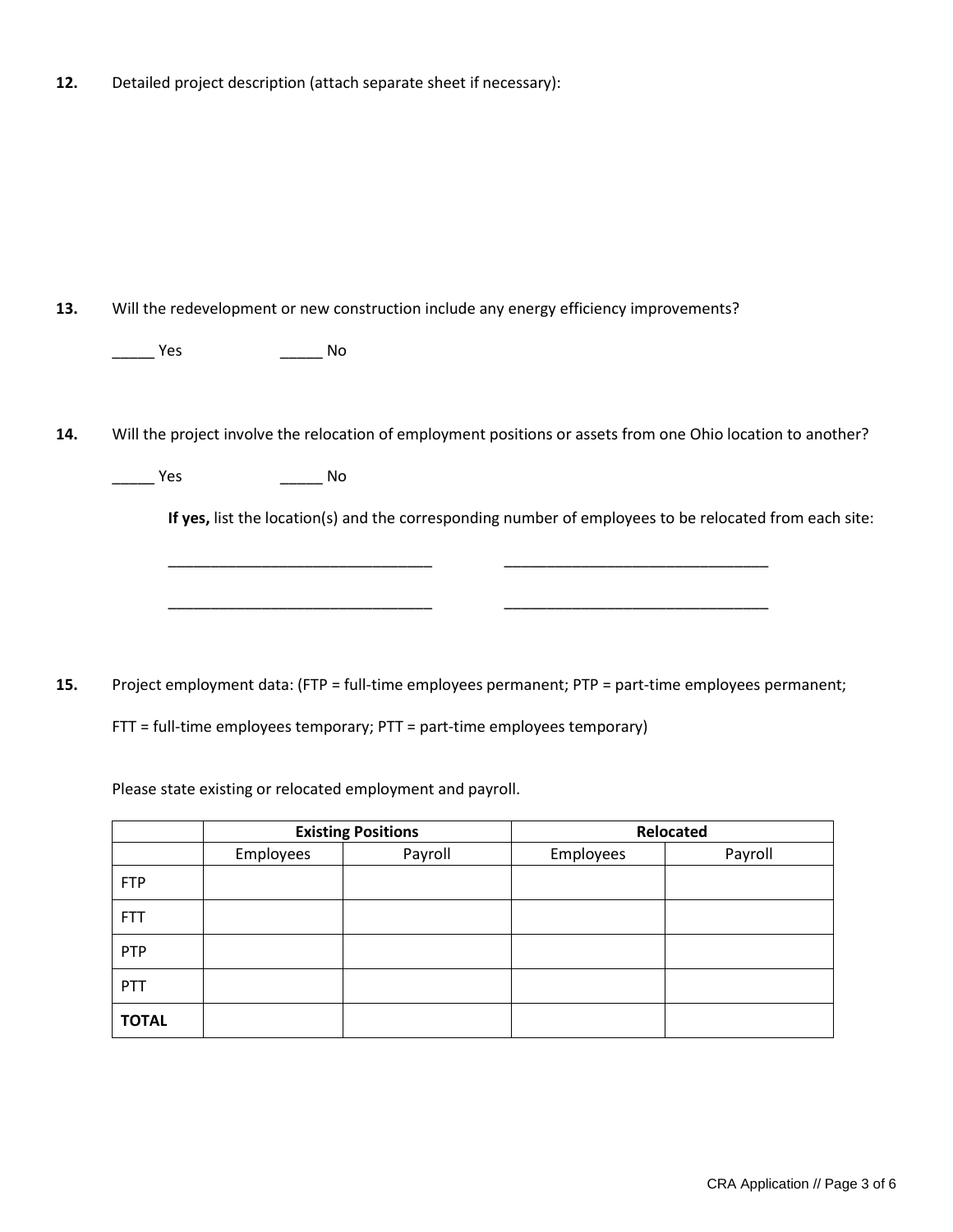## Please estimate new employment and payroll at the proposed facility over the next three years.

|                                               | Year 1 | Year 2 | Year 3 | <b>TOTAL</b> |
|-----------------------------------------------|--------|--------|--------|--------------|
| FTP                                           |        |        |        |              |
| FTT                                           |        |        |        |              |
| PTP                                           |        |        |        |              |
| PTT                                           |        |        |        |              |
| Estimated annual payroll<br>for new employees | \$     |        |        | ⊋            |

### **16.** Estimate the amount to be invested by the enterprise(s) in:

| <b>Total New Project Investment:</b> |                                        |  |
|--------------------------------------|----------------------------------------|--|
| f.                                   | Inventory*                             |  |
| e.                                   | Furniture & Fixtures                   |  |
| d.                                   | Machinery & Equipment*                 |  |
| c.                                   | Improvements to Existing Buildings:    |  |
| b.                                   | Additions/New Construction:            |  |
| a.                                   | Acquisition of Land and/or Buildings*: |  |

*(\* not eligible for exemptions)*

**17.** If project is an expansion, what is the enterprise's total current investment in the facility as of the proposal's submission? \$\_\_\_\_\_\_\_\_\_\_\_\_\_\_\_\_\_\_\_\_\_\_

**18.** What was the company's tangible personal property tax bill for your last fiscal year (if applicable)?

 $\begin{minipage}{0.9\linewidth} \pm\color{blue} 5\color{black} \end{minipage}$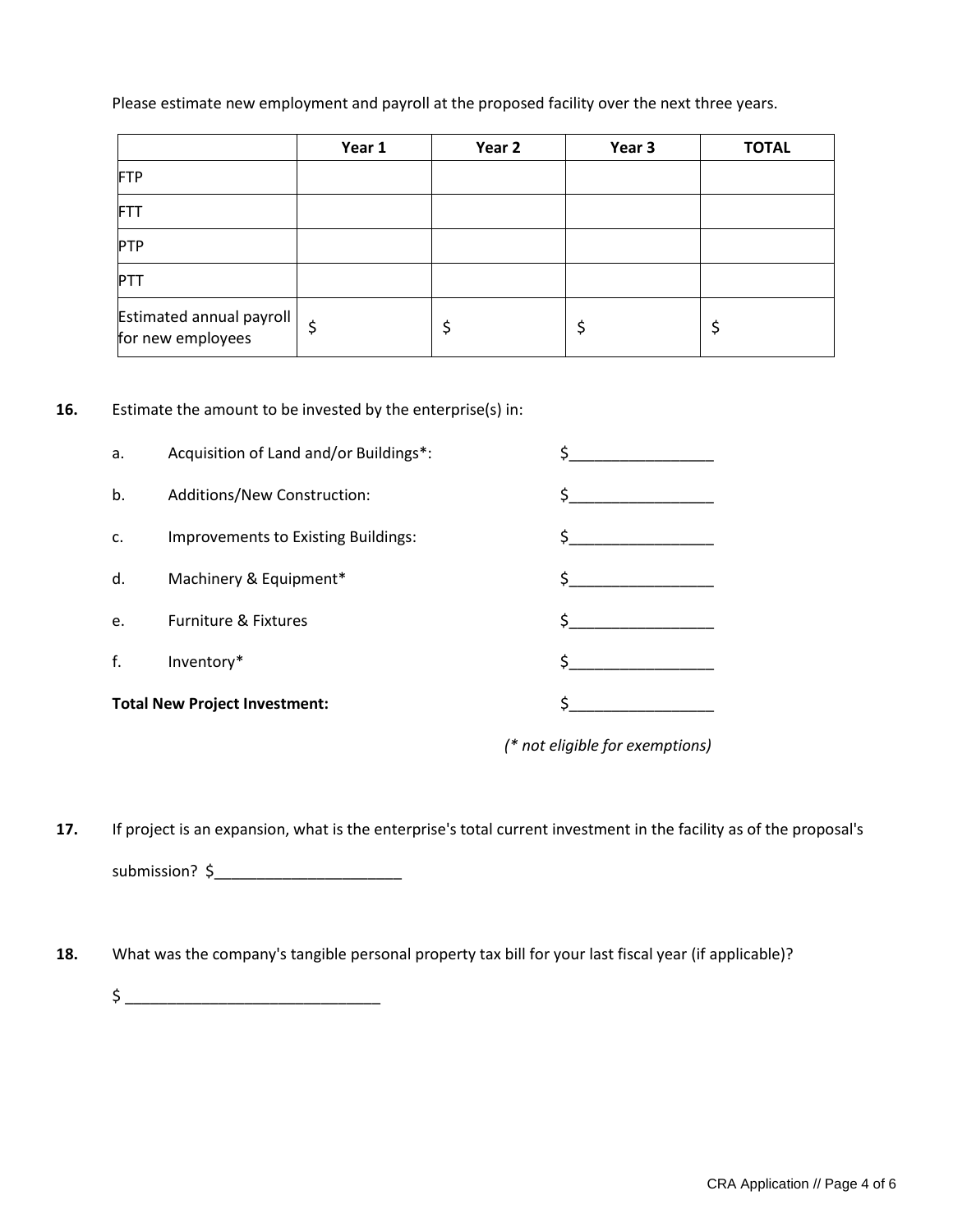### **19.** Identify EXISTING assets and/or assets TO BE RELOCATED to the project site as part of project:

|                                   | <b>Existing at Project Site</b> | To Be Relocated to Project Site |      |
|-----------------------------------|---------------------------------|---------------------------------|------|
| Machinery/Equipment $\frac{1}{5}$ |                                 |                                 | From |
| Furniture/Fixtures                |                                 |                                 | From |
| Inventory                         |                                 |                                 | From |
| <b>TOTAL</b>                      |                                 |                                 |      |

**20.** Enterprise's reasons for requesting tax incentives (be quantitatively specific):

**21.** Is the business and/or the property owner in compliance with all local, state and federal regulations?

(EPA, MSD, etc.) \_\_\_\_\_ Yes \_\_\_\_\_ No

**If no**, please attach a brief description of non-compliance and an explanation of how the issue(s) will be

resolved. **Please be aware that this information will be verified.**

**22.** Does the business owe any other money to the State, a State agency or a political subdivision of the State that are past due, whether the amounts owed are being contested in a court of law or not?

\_\_\_\_\_ Yes \_\_\_\_\_ No

**If yes,** please attach a brief description of non-compliance and an explanation of how the issue(s) will be

resolved. **Please be aware that this information will be verified.**

23. Has the company ever received Ohio tax exemptions or any other tax incentives? \_\_\_\_\_ Yes \_\_\_\_\_\_ No

**24.** Does the project site have any historical structures? \_\_\_\_\_\_ Yes \_\_\_\_\_\_\_\_\_ No